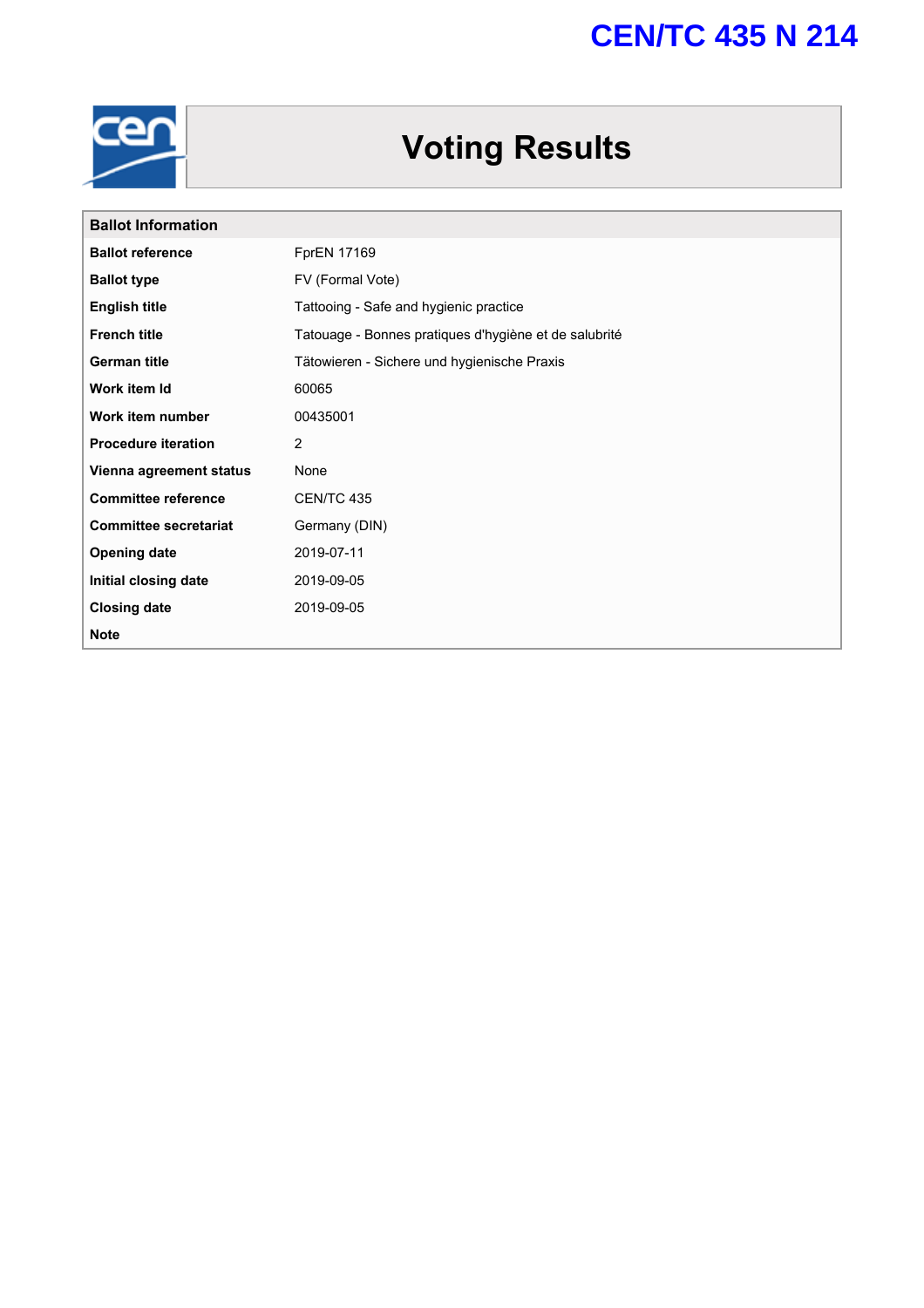## **Result of voting**

*(National Members having abstained are not counted in this vote.)*

## **Approved by National Members**

### **National Members approving: 20 National Members disapproving: 0 Number of Members approving: 100.000 % (requirement >= 55 %) Weighted percentage of Population approving: 100.000 % (requirement >= 65 %)**

| <b>Votes by National Members</b> |                  |                                |                         |                    |                           |               |  |  |  |
|----------------------------------|------------------|--------------------------------|-------------------------|--------------------|---------------------------|---------------|--|--|--|
| <b>Country</b>                   | <b>Member</b>    | <b>Participation</b>           | Approval                | <b>Disapproval</b> | <b>Abstention</b>         | Vote on dates |  |  |  |
| <b>Austria</b>                   | <b>ASI</b>       | <b>Member, Inside EEA</b>      | X                       |                    |                           | Abstain       |  |  |  |
| <b>Belgium</b>                   | <b>NBN</b>       | <b>Member, Inside EEA</b>      | X                       |                    |                           | Yes           |  |  |  |
| <b>Bulgaria</b>                  | <b>BDS</b>       | <b>Member, Inside EEA</b>      | $\times$                |                    |                           | Yes           |  |  |  |
| Croatia                          | <b>HZN</b>       | <b>Member, Inside EEA</b>      |                         |                    | X                         | Abstain       |  |  |  |
| <b>Cyprus</b>                    | <b>CYS</b>       | <b>Member, Inside EEA</b>      |                         |                    | $\boldsymbol{\mathsf{X}}$ | Yes           |  |  |  |
| <b>Czech Republic</b>            | <b>UNMZ</b>      | <b>Member, Inside EEA</b>      | $\pmb{\times}$          |                    |                           | Yes           |  |  |  |
| <b>Denmark</b>                   | <b>DS</b>        | <b>Member, Inside EEA</b>      | $\times$                |                    |                           | Yes           |  |  |  |
| <b>Estonia</b>                   | <b>EVS</b>       | <b>Member, Inside EEA</b>      |                         |                    | X                         | Abstain       |  |  |  |
| <b>Finland</b>                   | <b>SFS</b>       | <b>Member, Inside EEA</b>      | $\mathsf{X}$ $^{\star}$ |                    |                           | Yes           |  |  |  |
| <b>France</b>                    | <b>AFNOR</b>     | <b>Member, Inside EEA</b>      | $\pmb{\times}$          |                    |                           | Yes           |  |  |  |
| Germany                          | <b>DIN</b>       | <b>Secretariat, Inside EEA</b> | X                       |                    |                           | Abstain       |  |  |  |
| <b>Greece</b>                    | <b>NQIS ELOT</b> | <b>Member, Inside EEA</b>      | X                       |                    |                           | Yes           |  |  |  |
| <b>Hungary</b>                   | <b>MSZT</b>      | <b>Member, Inside EEA</b>      |                         |                    | X                         | Abstain       |  |  |  |
| Iceland                          | <b>IST</b>       | <b>Member, Inside EEA</b>      |                         |                    | $\boldsymbol{\mathsf{X}}$ | Yes           |  |  |  |
| Ireland                          | <b>NSAI</b>      | <b>Member, Inside EEA</b>      | $\mathsf X$             |                    |                           | Yes           |  |  |  |
| <b>Italy</b>                     | <b>UNI</b>       | <b>Member, Inside EEA</b>      | $\mathsf{X}$ $^{\star}$ |                    |                           | Yes           |  |  |  |
| Latvia                           | <b>LVS</b>       | <b>Member, Inside EEA</b>      |                         |                    | X                         | Yes           |  |  |  |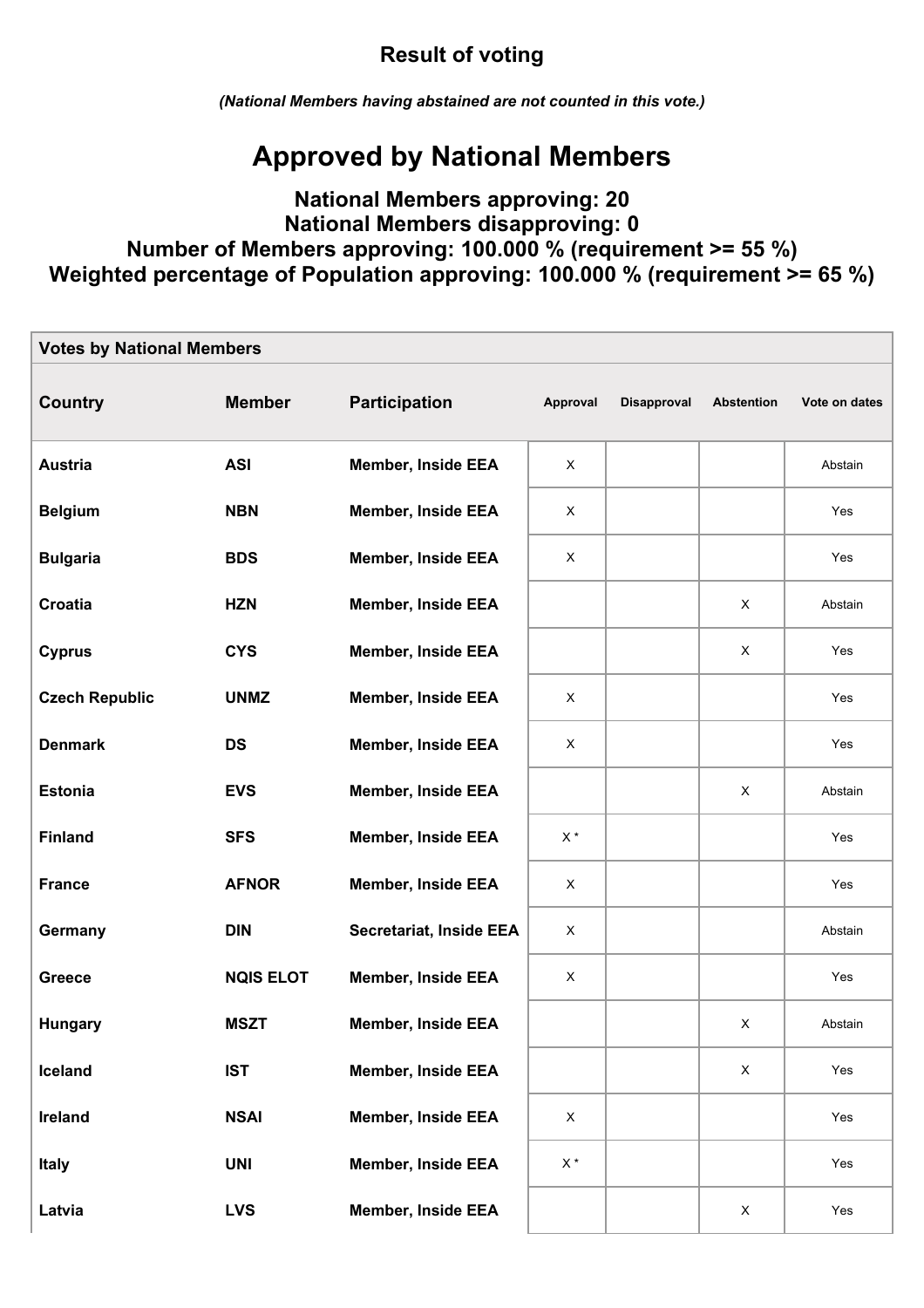| <b>Votes by National Members</b> |                |                            |                         |             |                           |               |  |  |  |
|----------------------------------|----------------|----------------------------|-------------------------|-------------|---------------------------|---------------|--|--|--|
| Country                          | <b>Member</b>  | <b>Participation</b>       | Approval                | Disapproval | Abstention                | Vote on dates |  |  |  |
| Lithuania                        | <b>LST</b>     | <b>Member, Inside EEA</b>  | X                       |             |                           | Yes           |  |  |  |
| Luxembourg                       | <b>ILNAS</b>   | <b>Member, Inside EEA</b>  |                         |             |                           |               |  |  |  |
| <b>Malta</b>                     | <b>MCCAA</b>   | <b>Member, Inside EEA</b>  | X                       |             |                           | Yes           |  |  |  |
| <b>Netherlands</b>               | <b>NEN</b>     | <b>Member, Inside EEA</b>  | X                       |             |                           | Yes           |  |  |  |
| North Macedonia                  | <b>ISRSM</b>   | <b>Member, Outside EEA</b> |                         |             | $\mathsf X$               | Abstain       |  |  |  |
| <b>Norway</b>                    | SN             | <b>Member, Inside EEA</b>  |                         |             | X                         | Yes           |  |  |  |
| Poland                           | <b>PKN</b>     | <b>Member, Inside EEA</b>  | X                       |             |                           | Yes           |  |  |  |
| Portugal                         | <b>IPQ</b>     | <b>Member, Inside EEA</b>  | X                       |             |                           | Abstain       |  |  |  |
| Romania                          | <b>ASRO</b>    | <b>Member, Inside EEA</b>  |                         |             |                           |               |  |  |  |
| <b>Serbia</b>                    | <b>ISS</b>     | <b>Member, Outside EEA</b> | X                       |             |                           | Yes           |  |  |  |
| Slovakia                         | <b>UNMS SR</b> | <b>Member, Inside EEA</b>  |                         |             | X                         | Abstain       |  |  |  |
| Slovenia                         | <b>SIST</b>    | <b>Member, Inside EEA</b>  | X                       |             |                           | Yes           |  |  |  |
| Spain                            | <b>UNE</b>     | <b>Member, Inside EEA</b>  |                         |             | X                         | Abstain       |  |  |  |
| <b>Sweden</b>                    | <b>SIS</b>     | <b>Member, Inside EEA</b>  |                         |             | $\boldsymbol{\mathsf{X}}$ | Abstain       |  |  |  |
| Switzerland                      | <b>SNV</b>     | <b>Member, Outside EEA</b> | $\mathsf X$             |             |                           | Yes           |  |  |  |
| <b>Turkey</b>                    | <b>TSE</b>     | <b>Member, Outside EEA</b> |                         |             | $\boldsymbol{\mathsf{X}}$ | Abstain       |  |  |  |
| <b>United Kingdom</b>            | <b>BSI</b>     | <b>Member, Inside EEA</b>  | $\mathsf{X}$ $^{\star}$ |             |                           | Yes           |  |  |  |
| <b>TOTALS</b>                    |                |                            | $20\,$                  | 0           | 12                        |               |  |  |  |

**(\*) A comment file was submitted with this vote**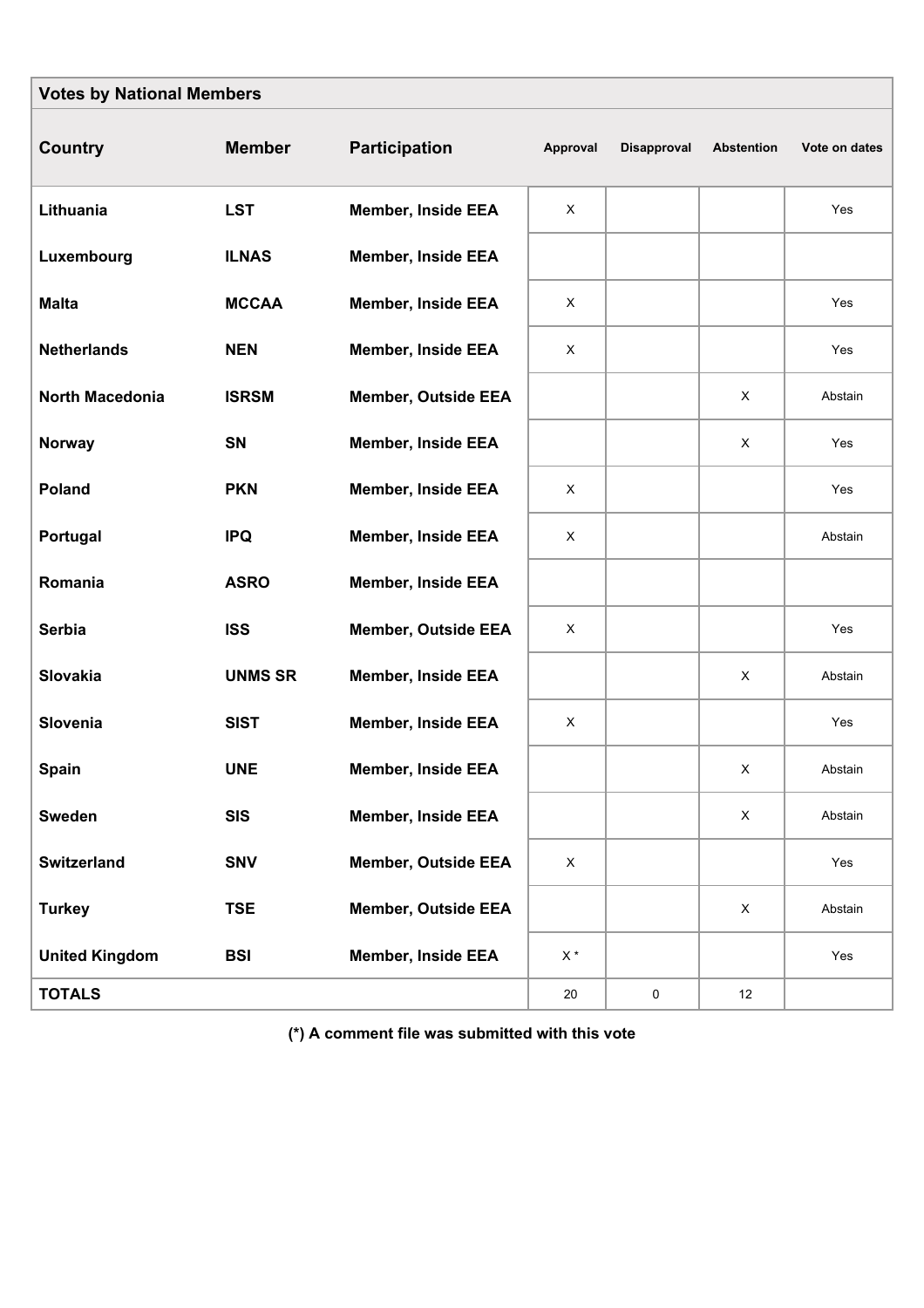| <b>Comments from Voters</b> |               |                           |                     |  |  |  |
|-----------------------------|---------------|---------------------------|---------------------|--|--|--|
| Country                     | <b>Member</b> | <b>Participation</b>      |                     |  |  |  |
| <b>Finland</b>              | <b>SFS</b>    | <b>Member, Inside EEA</b> | FprEN 17169 SFS.doc |  |  |  |
| <b>Italy</b>                | UNI           | <b>Member, Inside EEA</b> | FprEN 17169 UNI.doc |  |  |  |
| <b>United Kingdom</b>       | <b>BSI</b>    | <b>Member, Inside EEA</b> | FprEN 17169 BSI.doc |  |  |  |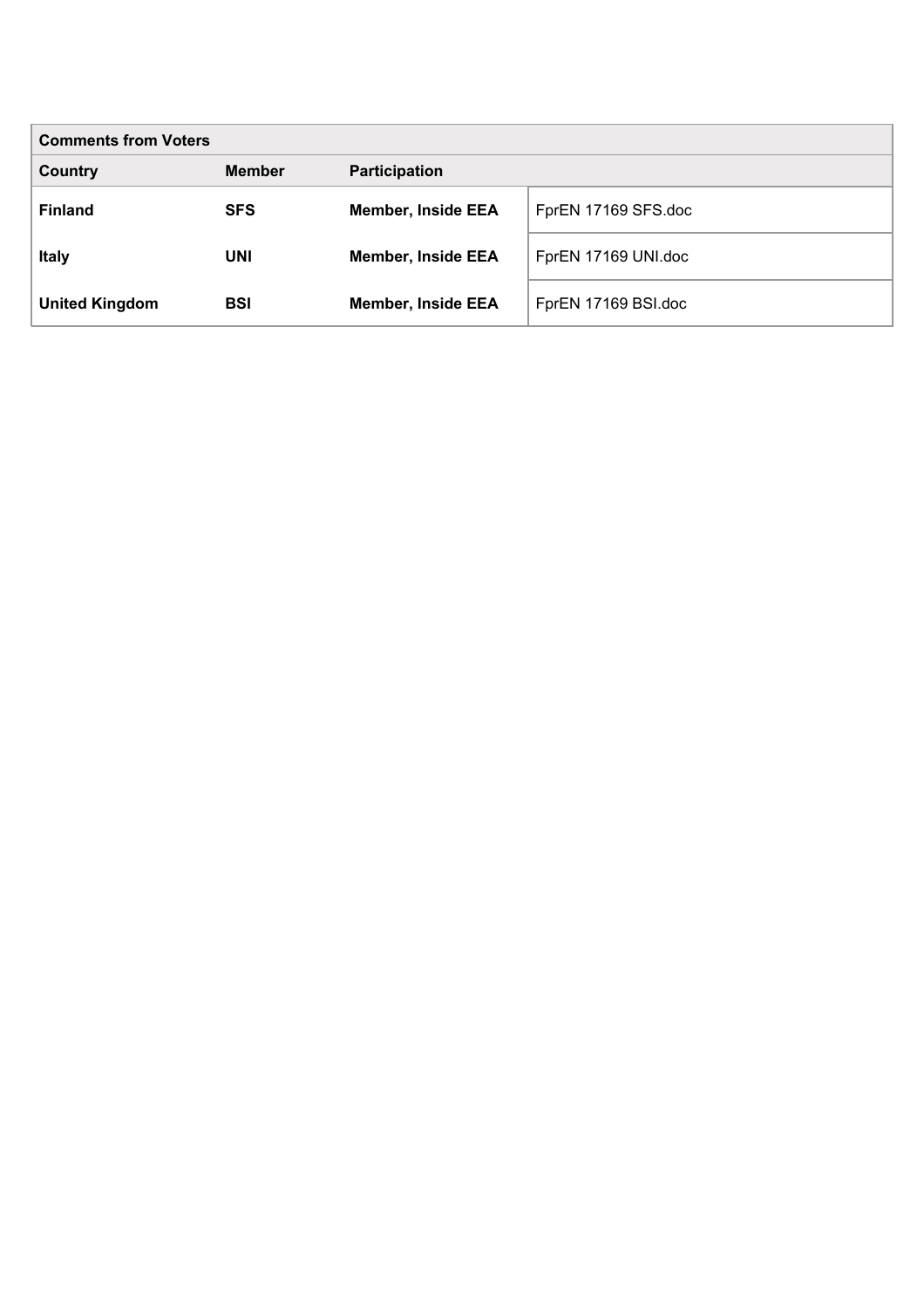### **Template for comments and secretariat observations Date:2019-09-06** Document: FprEN 17169 Project:

| MB/<br>NC <sup>1</sup> | Line<br>number | Clause/<br><b>Subclause</b>                                                    | Paragraph/<br>Figure/Table | Type of<br>comment <sup>2</sup> | <b>Comments</b>                                                                                                                                                                                                                                                                                                                                                                                                                                                                             | Proposed change                                                                                                                                                                                                                                                                                                                                                                                                                          | Observations of the<br>secretariat |
|------------------------|----------------|--------------------------------------------------------------------------------|----------------------------|---------------------------------|---------------------------------------------------------------------------------------------------------------------------------------------------------------------------------------------------------------------------------------------------------------------------------------------------------------------------------------------------------------------------------------------------------------------------------------------------------------------------------------------|------------------------------------------------------------------------------------------------------------------------------------------------------------------------------------------------------------------------------------------------------------------------------------------------------------------------------------------------------------------------------------------------------------------------------------------|------------------------------------|
| 001                    |                |                                                                                |                            |                                 | Whilst GB understands that comments on this FV<br>are purely editorial, our experts have noticed some<br>additional points which need consideration, but<br>which may not qualify as editorial. If you think our<br>comments are more technical and therefore you<br>cannot make a change, please retain them for a<br>future revision.<br>If it's possible to let me know your view that would<br>be appreciated piera.johnson@bsigroup.com                                                |                                                                                                                                                                                                                                                                                                                                                                                                                                          |                                    |
| GB-<br>002             |                | 6.3.1                                                                          | Figure 1                   |                                 | 'Paper towels" are single use but not high risk.                                                                                                                                                                                                                                                                                                                                                                                                                                            | Move "paper towels" into the box "single use" to the   For consideration.<br>left.                                                                                                                                                                                                                                                                                                                                                       |                                    |
| GB-<br>003             |                | 6.3.3.3<br>Cleaning<br>(last sections,<br>relating to<br>needle<br>cartridges) | 9 <sup>th</sup> paragraph  |                                 | 'Where a needle cartridge is sealed to effectively<br>prevent liquid transfer into the needle cartridge<br>holder, such that there is no ingress of body fluids,<br>the needle cartridge holder is not regarded as<br>high-risk equipment'<br>This paragraph currently introduces the concept of<br>needle cartridge use somewhat 'out of the blue'<br>There is insufficient explanation of needle<br>cartridges, leading to confusion in those not<br>already familiar with these systems. | For clarity and better phrasing, we suggest the<br>following text amendment.<br>Delete the paragraph and rewrite as follows:<br>'Some tattoo needle systems are designed where<br>the needle is fixed in a single use cartridge, sealed<br>such that body fluids cannot contaminate the<br>cartridge holder in the tattoo machine. If this seal is<br>effective, the needle cartridge holder is not<br>regarded as high-risk equipment.' | Significant                        |
| GB-<br>004             |                | 6.3.3.5                                                                        | $1st$ para                 |                                 | "High-risk equipment according to Figure 1 shall<br>be sterilized".<br>There are two categories of high-risk equipment in<br>Figure 1 – one to be disposed of and not sterilized<br>& reused; the other that can be sterilized - termed<br>"reusable".<br>Referring to high-risk equipment in 6.3.3.5 as<br>though there was only one category of high-risk<br>equipment is confusing when there are two<br>categories in Figure 1.                                                         | Amend text to read<br>"High-risk reusable equipment according to Figure<br>1 shall be sterilized"                                                                                                                                                                                                                                                                                                                                        | Significant.                       |
| GB-<br>005             |                | 6.3.3.5                                                                        | 4 <sup>th</sup> para       |                                 | "Where high risk equipment is to be reused and is<br>sent offsite for disinfection and sterilization ".<br>Such equipment is not sent offsite for disinfection.                                                                                                                                                                                                                                                                                                                             | Change to<br>"Where high risk equipment is to be reused and is<br>sent offsite for sterilization "                                                                                                                                                                                                                                                                                                                                       | Significant                        |

1 **MB** = Member body / **NC** = National Committee (enter the ISO 3166 two-letter country code, e.g. CN for China; comments from the ISO/CS editing unit are identified by \*\*)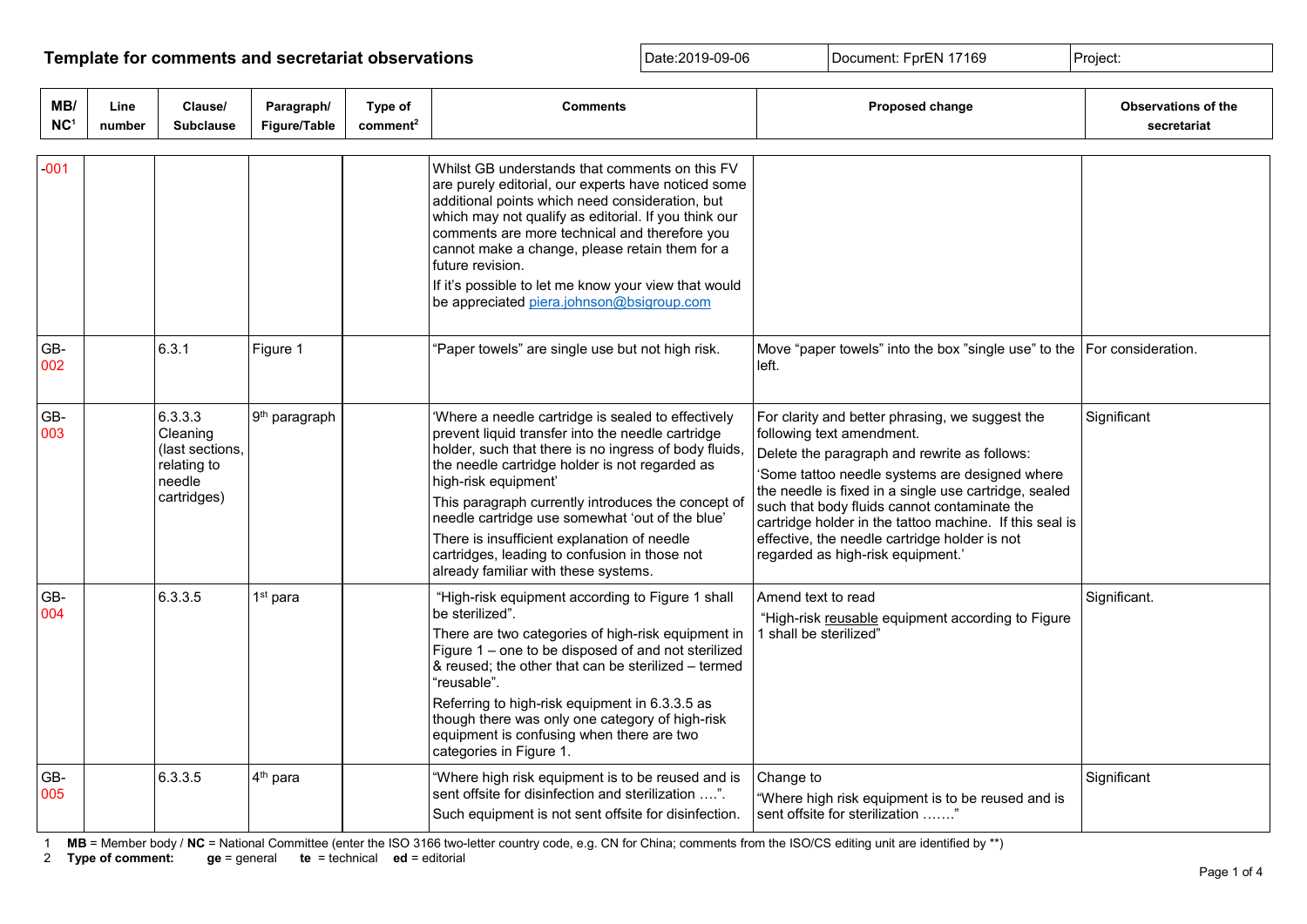### **Template for comments and secretariat observations Date:2019-09-06** Document: FprEN 17169 Project:

| MB/<br>NC <sup>1</sup>  | Line<br>number    | Clause/<br><b>Subclause</b> | Paragraph/<br>Figure/Table | Type of<br>comment <sup>2</sup> | <b>Comments</b>                                                                                                                                                                                                                                                                                                                                                                                                                                                                                                                                                                                                                                                                                                                                                                            | <b>Proposed change</b>                                                                                                                                                                                                                                                                                                             | <b>Observations of the</b><br>secretariat |
|-------------------------|-------------------|-----------------------------|----------------------------|---------------------------------|--------------------------------------------------------------------------------------------------------------------------------------------------------------------------------------------------------------------------------------------------------------------------------------------------------------------------------------------------------------------------------------------------------------------------------------------------------------------------------------------------------------------------------------------------------------------------------------------------------------------------------------------------------------------------------------------------------------------------------------------------------------------------------------------|------------------------------------------------------------------------------------------------------------------------------------------------------------------------------------------------------------------------------------------------------------------------------------------------------------------------------------|-------------------------------------------|
|                         |                   |                             |                            |                                 |                                                                                                                                                                                                                                                                                                                                                                                                                                                                                                                                                                                                                                                                                                                                                                                            | Delete 'disinfection'.                                                                                                                                                                                                                                                                                                             |                                           |
| $FI-$<br>006            |                   | 7.8                         |                            | te                              | Requirements concerning labelling seem to be<br>based mainly on the marking requirements of the<br>Regulation (EC) No 1223/2009 on cosmetic<br>products.<br>However, tattoo inks belong under the scope of<br>chemical legislation, so the labelling should be<br>based to CLP and REACH instead. Chemical<br>legislation does not have requirements regarding<br>shelf life, guarantee of sterility or naming of all<br>substances, but it does have requirements about<br>adding warnings to the labels and, in the future,<br>naming of certain allergens (if included in the ink).<br>Further information about this is available at:<br>https://echa.europa.eu/documents/10162/0/restricti<br>on axvrep tattoo inks sps-012420-<br>16 en.pdf/f8c09d52-1f42-9b9c-4a54-<br>90e8c843d205 |                                                                                                                                                                                                                                                                                                                                    |                                           |
| <b>NC</b><br>IT-<br>007 | $26 - 27 -$<br>28 | 7.9                         |                            | te                              | propose to remove the comma<br>highlighted in red and to add "steril"<br>because the disposable spatula are<br>not suitable for that type of use. It is<br>known that non-sterile spatulas are<br>used for other uses. Steril spatulas<br>are easily available on the market at<br>very low costs.                                                                                                                                                                                                                                                                                                                                                                                                                                                                                         | propose to change the paragraph:<br>"apply<br>and<br>remove<br>surplus lubricant with a<br>single use spatula or a<br>spatula, which is capable<br>of being sterilized and is<br>sterilized between clients.<br>Note the date of opening<br>on the jar. The maximum<br>period of use<br>after<br>opening is six months;"<br>∣into∶ |                                           |

1 **MB** = Member body / **NC** = National Committee (enter the ISO 3166 two-letter country code, e.g. CN for China; comments from the ISO/CS editing unit are identified by \*\*)